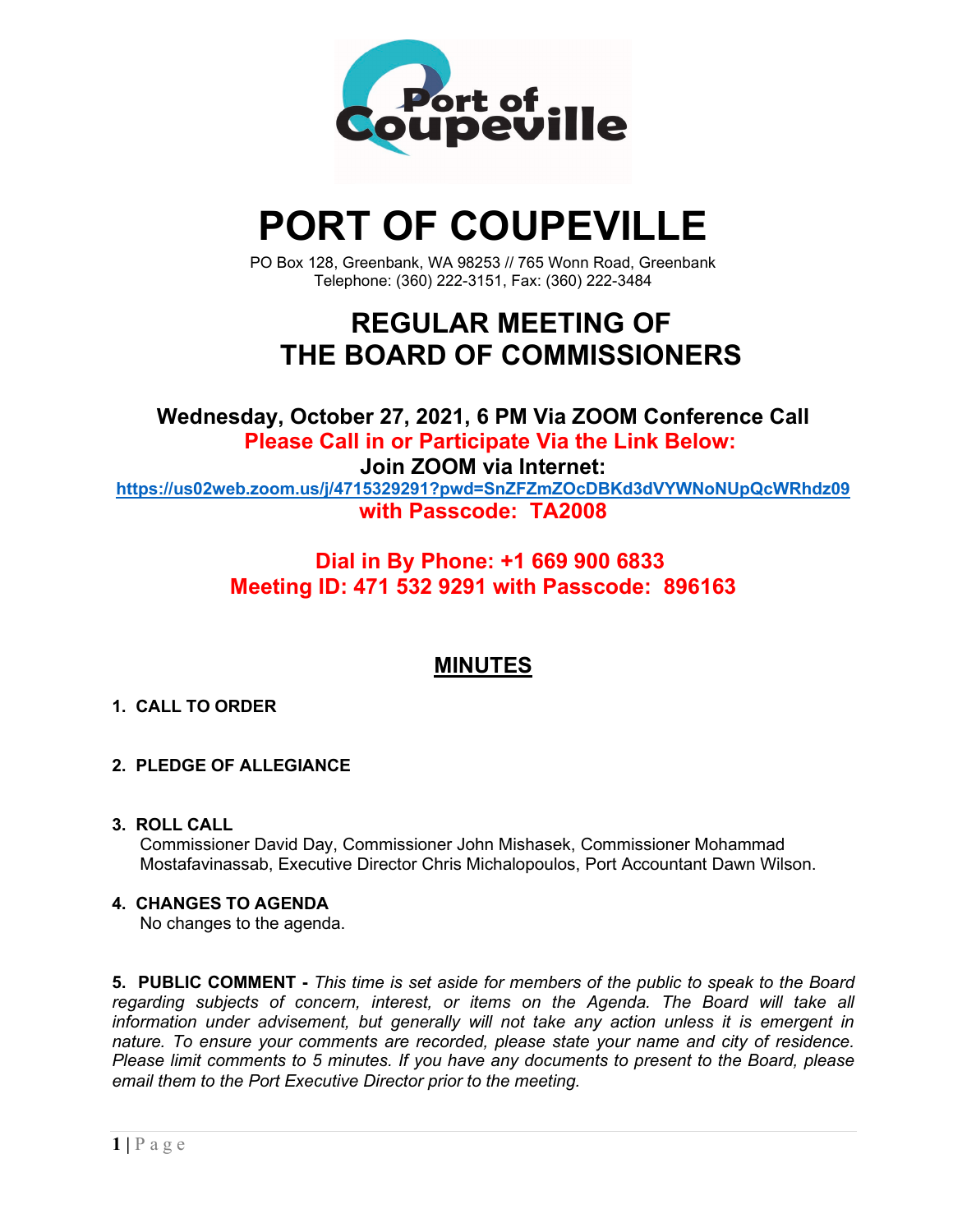**Marianne Burr of Coupeville discussed the rescinding of information she personally provided to the Board for consideration over the last couple weeks in support of modifying a previously passed resolution. She then thanked the Board for their kindness in allowing her to provide ideas and feedback.**

**Sean Kelley of Coupeville shared his concern over fire suppression support in the downtown sector of Coupeville after experiencing the delays to suppress The Currents restaurant fire. Executive Director Michalopoulos agreed to meet with Sean to discuss further.**

#### **6. OLD BUSINESS**

6.1 Discussion: Mark Stewart - One Willow Farm update:

**Mark Stewart of One Willow Farm provided an update on the 4 Heritage Highland cows and two African Guinea hogs in the paddocks at the permaculture site. He also reviewed the plan to supplement the paster with the appropriate seed mixture. Commissioner Day expressed concerns about smells and impact of livestock.**

6.2 Action: Resolution #287 – Establishment of an Industrial Development District **Motion was seconded and passed unanimously**.

#### 6.3 Discussion: CSHI Draft Review

**Suggested changes from the October 13th OPM were included in current draft. Commissioner Mishasek asked that the description for the boundaries in the text box on the map of the district be rewritten for northern boundary clarity.**

#### 6.4 Discussion: 2022 Draft Budget Review

**Suggested changes from the October 13th OPM were included in the current draft budget and reviewed. Staff will produce a final draft for the November 1, 2021, Special Meeting.**

6.5 Discussion: Update Resolution #265 – Section 7 Per Diem

**Commissioner Mishasek discussed the current approach to board discussions regarding per diem approvals. The commissioners all agreed that the commission had been lax in using discussion instead of actions taken to communicate.**

**7. PUBLIC COMMENT -** *This time is set aside for members of the public to speak to the Board regarding subjects of concern, interest, or items on the Agenda. The Board will take all information under advisement, but generally will not take any action unless it is emergent in nature. To ensure your comments are recorded, please state your name and city of residence.*

**Marianne Burr of Coupeville congratulated the Board and staff on their professional approach to executing and approving the Industrial Development District. She then stated her research and support of modifying Resolution #265 is rescinded due to the Port having many important projects at this time, as well as limited time available.**

**Deborah Fisher of Coupeville asked about a more detailed timeline of capital projects and whether this would be shared with the public. Executive Director Michalopoulos stated the timeline already exists but is not accurate due to forecasting of permitting delays. She also asked if ED Report could be shared along with other documents. Commissioner Day remarked all public documents can be attained by a Public Records Request.**

#### **9. EXECUTIVE SESSION:**

Per RCW 42.30.110 (1)(b), To consider the selection of a site or the acquisition of real estate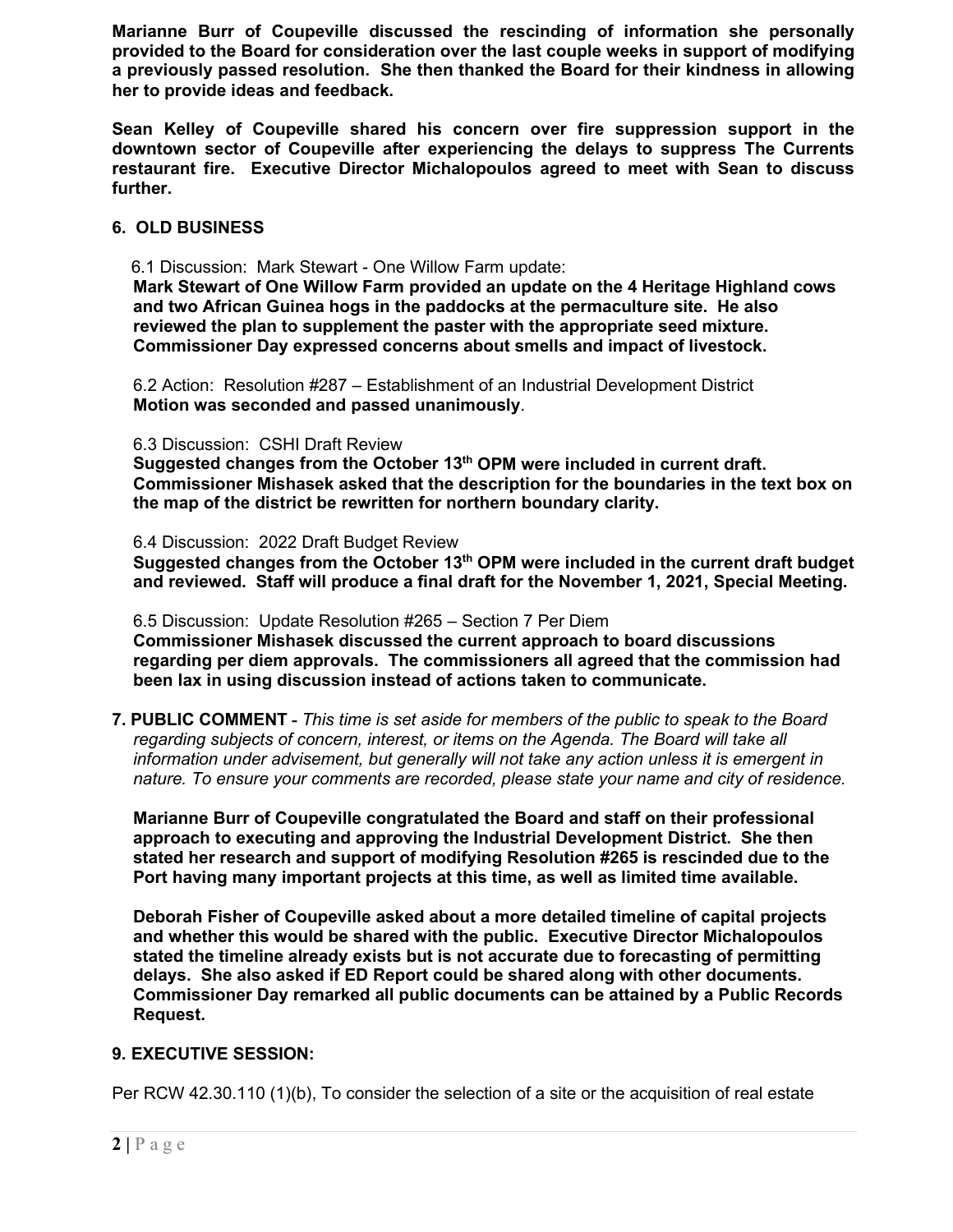**There was a 15-minute Executive Session from 7:10 PM to 7:25 PM. No action was taken by the Commissioners.**

**Upon exiting the Executive Session, a motion was made to encourage the Island County Commissioners to purchase the AJ Eisenburg Airport. Motion was seconded and passed unanimously.** 

#### **10. COMMISSIONER DISCUSSION**

**Commissioner Day discussed today's Counsel of Governments meeting. He suggested monies be spent on Broadband, historic structures, and challenges with the extended length of time it takes to get permitting for capital projects over/in water.**

**Commissioner Mishasek discussed future Commissioner training for new board members. Commissioner Day suggesting approving expenditures for the training first.**

#### **11. ADJOURN 7:37 PM**

| Duid Du<br>David Day (Nov 10, 2021 16:41 PST) | John SMithood                            |                                                   |  |
|-----------------------------------------------|------------------------------------------|---------------------------------------------------|--|
|                                               | John'S Mishasek (Nov 11, 2021 08:52 PST) | Mohammad Mostafavinassba (Nov 20, 2021 18:54 PST) |  |
| David Davi                                    | الملحصة والمثالثات والمراجل              | $M = 5$ and $= 1$ $M = 1.5$ for the $= 2.5$ k     |  |

David Day John Mishasek Mohammad Mostafavinassab

**Next Special meeting/public hearing: Monday, November 1st , 2021, 6:00 PM This OPM will include a public hearing to take comment on the draft 2022 Budget and the updated draft of the Comprehensive Scheme of Harbor Improvements**

**ZOOM Conference Will Be Used. Please Call in Using the Link/Credentials Below: Join ZOOM via Internet: <https://us02web.zoom.us/j/4715329291?pwd=SnZFZmZOcDBKd3dVYWNoNUpQcWRhdz09>**

**Passcode: TA2008**

**Dial in By Phone: +1 253 215 8782 Meeting ID: 471 532 9291 Passcode: 896163**

**Posted to: Port of Coupeville Web Page -- www.portofcoupeville.org United States Post Office – Coupeville & Greenbank, Washington Whidbey News Times –** [editor@whidbeynewsgroup.com](mailto:editor@whidbeynewsgroup.com) **Town of Coupeville –** [clerktreasurer@townofcoupeville.org](mailto:clerktreasurer@townofcoupeville.org)

**10.28.2021/V2**